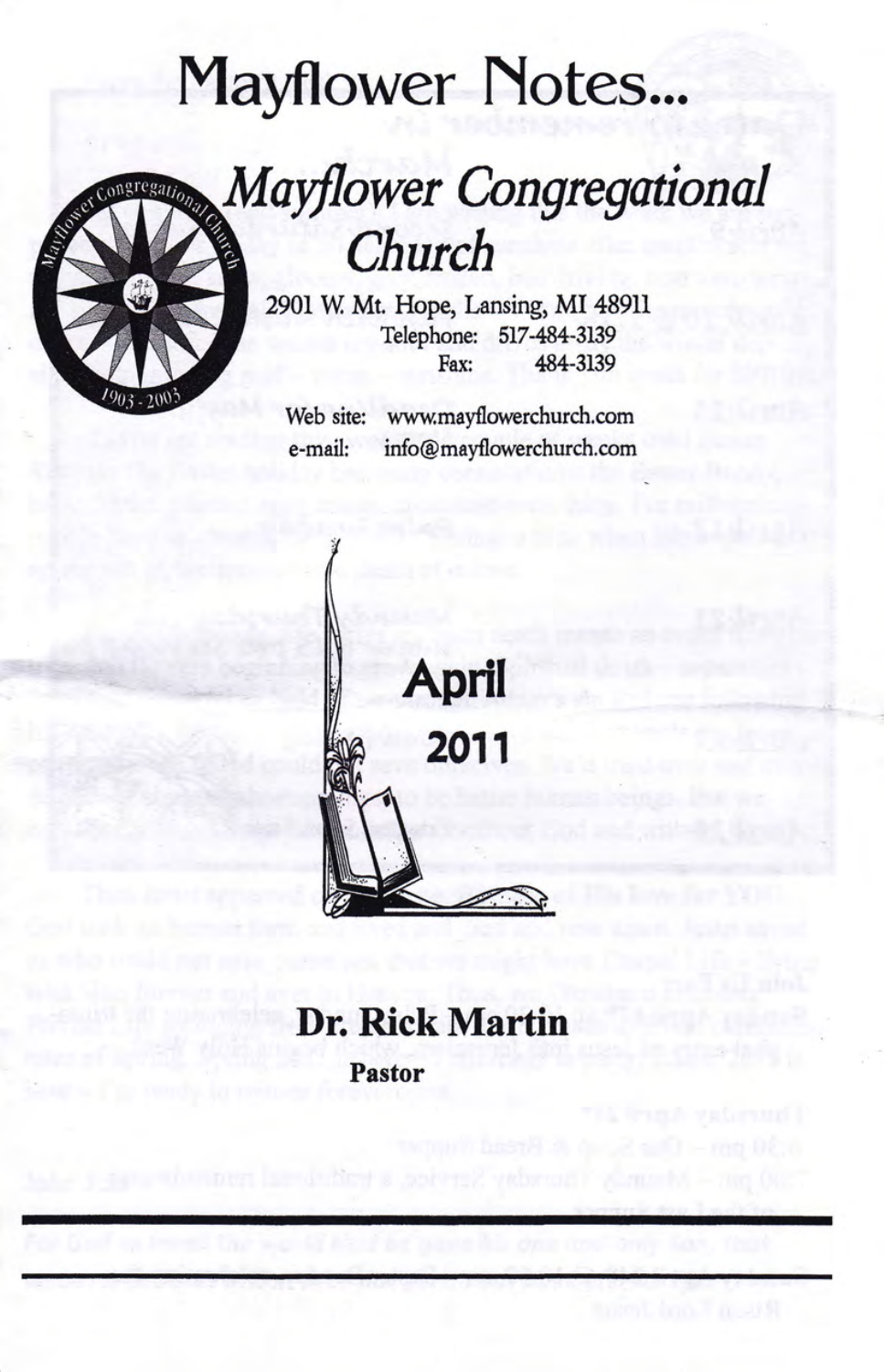| Dates to remember in       |                                                               |
|----------------------------|---------------------------------------------------------------|
|                            | March                                                         |
| <u>April 9</u>             | Second Saturday Supper                                        |
| <u>April 10 &amp; 17th</u> | Fun With Music 10:15 a.m.                                     |
| <u>April 15</u>            | Deadline for Mayflower<br>Notes                               |
| April 17                   | Palm Sunday                                                   |
| April 21                   | Maundy Thursday <i>(light</i><br>supper 6:15 pm, Service 7 pm |
| April 22                   | Good Friday                                                   |
| April 24                   | Easter Sunday 27 Paul                                         |

#### Join Us For:

Sunday April 17<sup>th</sup>  $(2)$  10:30 am - Palm Sunday, celebrating the triumphal entry of Jesus into Jerusalem, which begins Holy Week.

#### Thursday April 21st

6:30 pm - Our Soup & Bread Supper 7:00 pm - Maundy Thursday Service, a traditional remembrance of the Last Supper

Sunday April 24<sup>th</sup> @ 10:30 am - Easter Sunday, celebrating the Risen Lord Jesus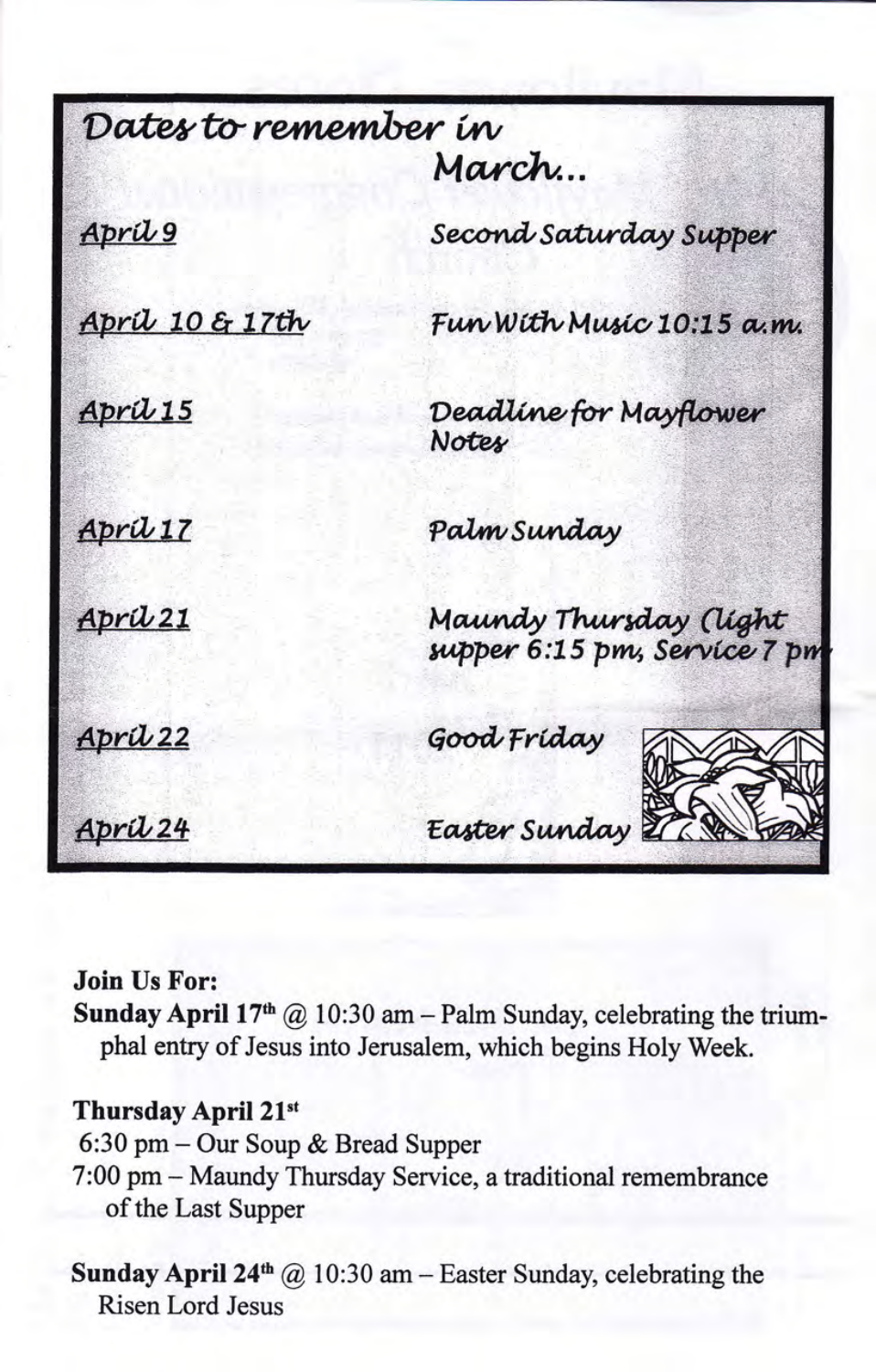From the Pastor's Desk

#### SPRING!



I love spring (and summer). I am uriting this the week we are supposed to see our 1<sup>st</sup> day of 60 degrees and sunshine after months and months of cold, snow, gloomy, grey, frozen, bad driving, near zero temps, icy, dark (did I say cold?) weather. Needless to say, just the promise of 60 degrees and sunshine warms my soul and drives away the winter depression. I am thinking golf - warm - sunshine. Thank you Jesus for SPRING!

As you are reading this, we have a couple of weeks until Easter Sunday. The Easter holiday has many connotations: the Easter Bunny, baby chicks, painted eggs, candy, ohocolate everything. For millenniums people have celebrated the arrival of Spring; a time when life begins to spring out of the dormant and death of nature.

For us Christians, life springing from death means so much more than frees and flowers beginning to grow again. Spiritual death - separation from God - had taken hold of us; through Adam's sin and our following his example. We were lost and dispirited as we raced towards the moment of eternity. We found could not save ourselves. We'd tried over and over to defeat our sins and shortcomings; to be better human beings. But we continually fourd ourselves in despair, without God and without hope.

Then Jesus appeared on the scene. Because of His love for YOU, God took on human form and lived and died and rose again. Jesus saved us who could not save ourselves, that we might have Eternal Life - living with Him forever and ever in Heaven. Thus, we Christians celebrate Eternal Life springing from etemal death during these diferent commemorates of Spring. Spring 2011 is here - I am ready to party! Easter 2011 is here – I'm ready to rejoice forevermore.

#### John 3:16

For God so loved the world that he gave his one and only Son, that whoever believes in him shall not perish but have eternal life.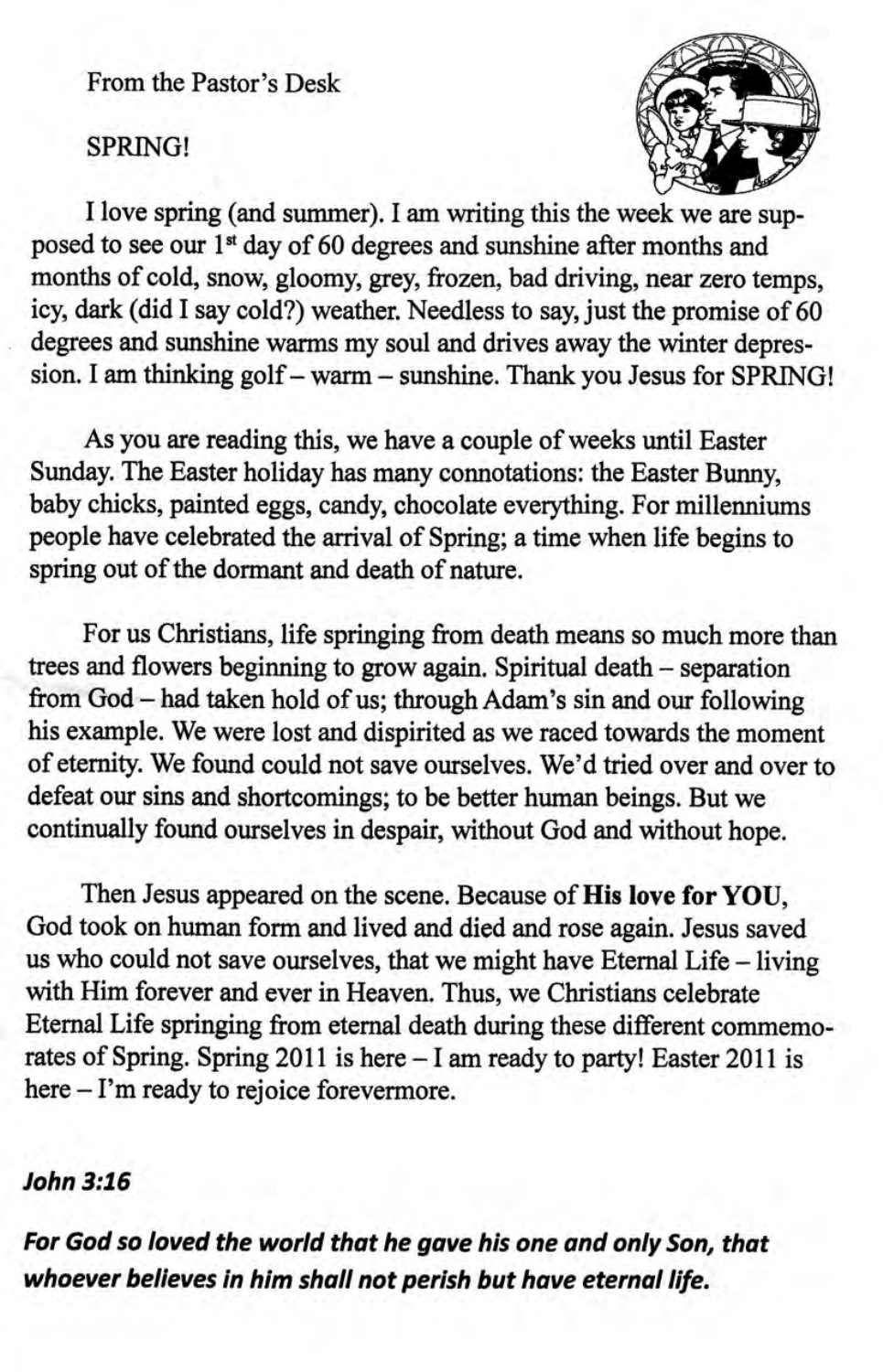#### LAY LEADER'S MISSIVE

Whew! Did the month of March fly by or what?? So many things to think about: Mardi Gras, Ash Wednesday (the beginning of Lent), pancake dinner, new music program for youth, St. Patrick's Day (and the implied need to party?), basket-ball finals, corned beef dinner, 1<sup>st</sup> day of Spring, up-coming school vacations, mission support and MELTING snow. As I reflect upon this passed month, I know there are many people to thank for their participation in the many activities at Mayflower. So Thank you!!

Throughout all our busy-ness there is the realization that this is  $Lent$ a time of reflection and waiting. I came across this article that seems very appropriate at this time.

ACTTVE WAITING

"I am not good at waiting. My type-A, hard-driving personality brings these words to my mind: 'push, pull, or get out of the way.' It is much easier for me to plan my work and work my plan than it is to be still and know that God is God, Lent comes around each year with the important reminder that waiting can be not a waste of time but rather a redemption of time.

Jesus lived 30 years before beginning his 3 year public ministry. Scholars estimate that Paul spent as many as 15 years in Arabia between his conversion and his missionary ministry. These examples help us to see that times of preparation are part of the plan, not a delay of it.

God offers us these days of preparation before Easter in part to help us learn the benefits of active waiting. We do not always have to be producing. We must include periods of time simply to allow the Spirit to get us ready, trusting that God will define the action and prompt us when it is time to do something."

Reprinted from "The Upper Room"

If we are always busy, are we allowing God to prepare our hearts? We are a blessed and grateful congregation. Thanks be to God.

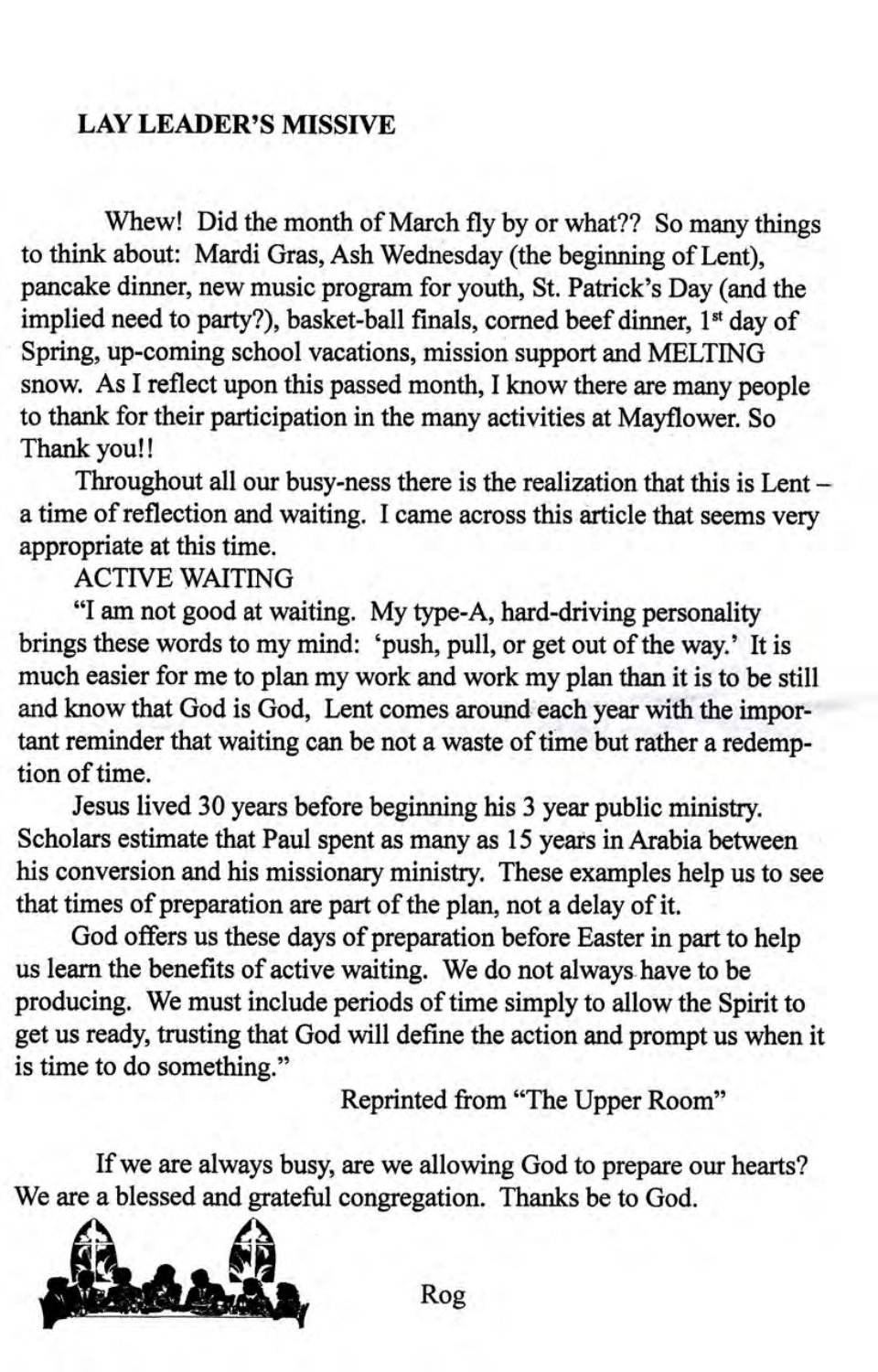#### Children's Music Program

During the mid- to late-eighties I taught a preschool music class at Plymouth Congregational called "Fun With Music." The idea behind the class was to get children introduced to and appreciate music at a young age. It also became a feeder class for the youth choirs that the children could join at a little older age. We had many good times in that class including one of the Sunday momings I took them into the church service to sing. We had practiced our song and knew it inside and out. The moment we got settled and were standing in front of the congregation one of the little girls, Kristen, proceeded to take her dress at the hem line and lift it completely over her head with both hands, She held it there until we were finished singing and then very methodically put it down and marched out of the sanctuary with the other singers. That was the day I learned that the fun in "Fun With Music" had no boundaries! So, twenty-five years later I am launching another "Fun With Music" class. Where this takes us at Mayflower is yet to be seen. My concept of it started as a chance to teach children how to read and appreciate music by throwing in opportunities to sing as well as play the choir chimes. Since I announced this class in church two weeks ago I'm thinking that God is leading us with a more expanded idea — that of an intergenerational class, open to people of all expanded idea — that of an intergenerational class, open to people of all<br>ages. This past Sunday, our first Sunday of class, we had six people attend — two children and four adults. We had a bail! Several of the adults the<br>came told me they wanted to refresh their music reading skills. Another two children and four adults. We had a ball! Several of the adults that adult has told me she would like to learn to read music so that she can play the handbells. What more can I say? I think that this time around "Fun With Music" should be available to anyone who wants to have fun with music! Come join us in the basement of the church on Sunday mornings from 10:15 to 10:40. Let's get together and have some fun (with music.)

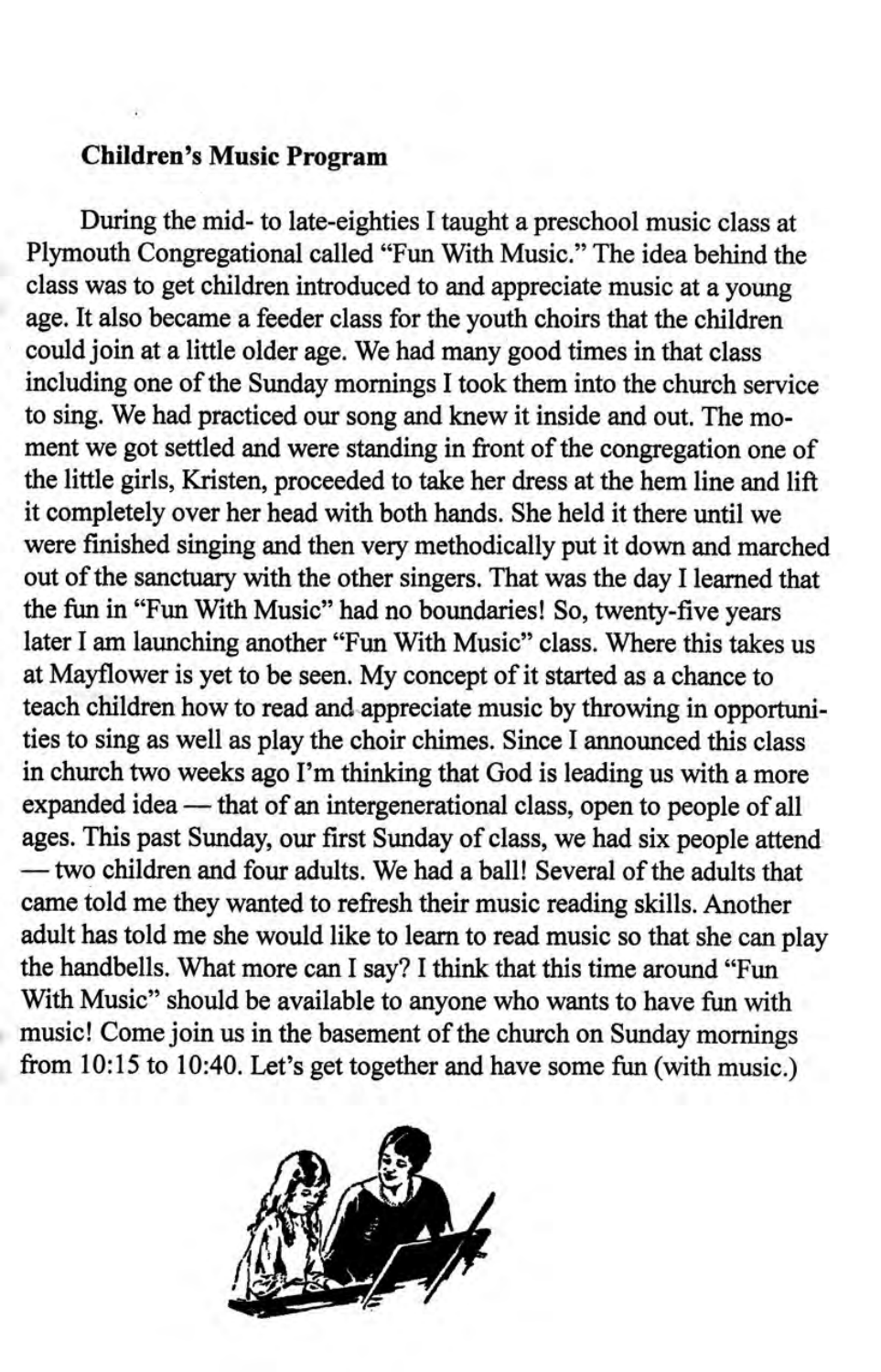#### CHURCH OF GREATER LANSING FOOD DROP WAS A HUGE SUCCESS AND INSPIRATION!!

#### THANK YOU, MAYFLOWER CHURCH, FOR BEING A PART OF THIS WONDERFUL EVENT.

\*Over 2,444 families in our shared community were prayed for and blessed. Every home that Mark, Roger, and Lola delivered the Food Box to wanted us to pray with them. One teenage boy led the prayer himself...thanking God for the food, his mom, and the roof over his head. The people receiving the food were so grateful. They were amazed that churches banded together to help people they didn't even know! It was such an awesome experience for us, too!

, \*All Food Boxes went out for delivery by 2:30 p.m. on Saturday, February 26 (that was a miracle!)

. \* 2,444 boxes were successfully delivered to recipients by 4 p.m. the remaining boxes were returned and delivered to Mid-Michigan Food Bank for recipients who weren't home to pick up the following SaturdayJ

' \* Over \$93,000 was raised to purchase food and help about 30 local pantries for additional six and half weeks.

. \*40 Local Churches participated in Food Drop <sup>2011</sup>

 $\cdot$  \*Over 250 Event Staff from over 10 churches participated to make event day successful. Over 14 churches participated in pre-event planning, .activities, volunteerism and leadership roles. \*Thank you to Mayflowerites: Peggy Black, Roger Kennedy, and Linda Williams - who volunteered to help in pre-event activities.

' Thank you Thank you: Partner Churches who prayed, gave, served, and promoted the event through your churches locally. Your partnership made this event a success. Your volunteers helped plan, lead and develop the structure that supported this event.

. Participating Churches: Additionally, we had numerous churches who sent out the troops to participate on event day thank you so much. With your help we were able to mobilize an army of volunteers to feed an pray with the families in our shared commurity. Great job rallying the troops!

Thank you for being such a caring church!

Mark & Lola Holmes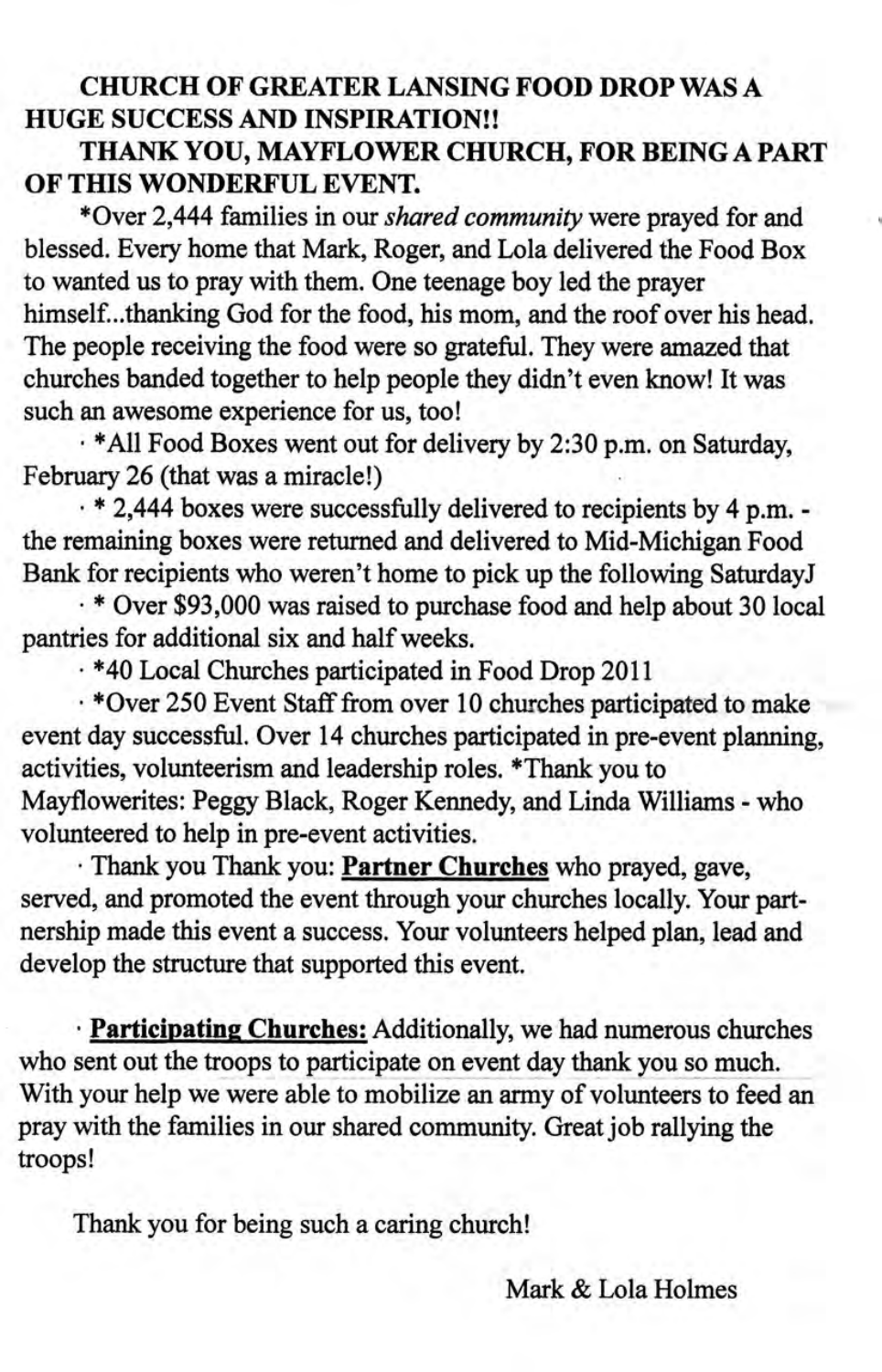#### Ask, Seek, Knock

The book of Matthew is a fabulous place to read; Chapters 6 and 7 are full of life-giving, upholding words.

Chapter 7:7-12. reads: Ask and it wilt be given to you; seek and you will find; knock and the door will be opened to you. For everyone who asks receives; he who seeks finds; and to him who knocks, the door will be opened. Which of you, if his son asks for bread, will give him a stone? Or if he asks for a fish will give him a snake? If you, then, though you are evil, know how to give good gifts to your children, how much more will your Father in heaven give good gifts to those who ask him! So in everything, do to others what you would have them do to you, for this sums up the Law and the prophets.

There are at least three great messages in this passage. verse seven declares that we open ourselves to God; open and ask. Probably we need to learn something about the specifics of the asking-that we ask for what we really need to have a spirit-filled, whole life. Is it a need or a want? How much is enough? What will feed the soul?Ask God to lead. And don't knock once, timidly. Stand at the door and let God know that you are In.

And the timing (read age) does not matter; it you are the first or the last, God wants you. Boldly go forth, with Jesus at the helm. Ask your fellow humans for help; they are God's ambassadors. Keep seeking, keep knocking; God is with us.

Many thanks to Barb Fuller for teaching beginning music; please join her class at 10:15 on Sunday momings.

High Schoolers are welcome to sing in Chancel Choir; we rehearse on Thursday at 7:30 p.m..

If you would like to sing for Easter only, come to choir on Thursdays inApril at 8:20 p.m..

### **THE REAL PROPERTY OF BUILDING**

Chrisann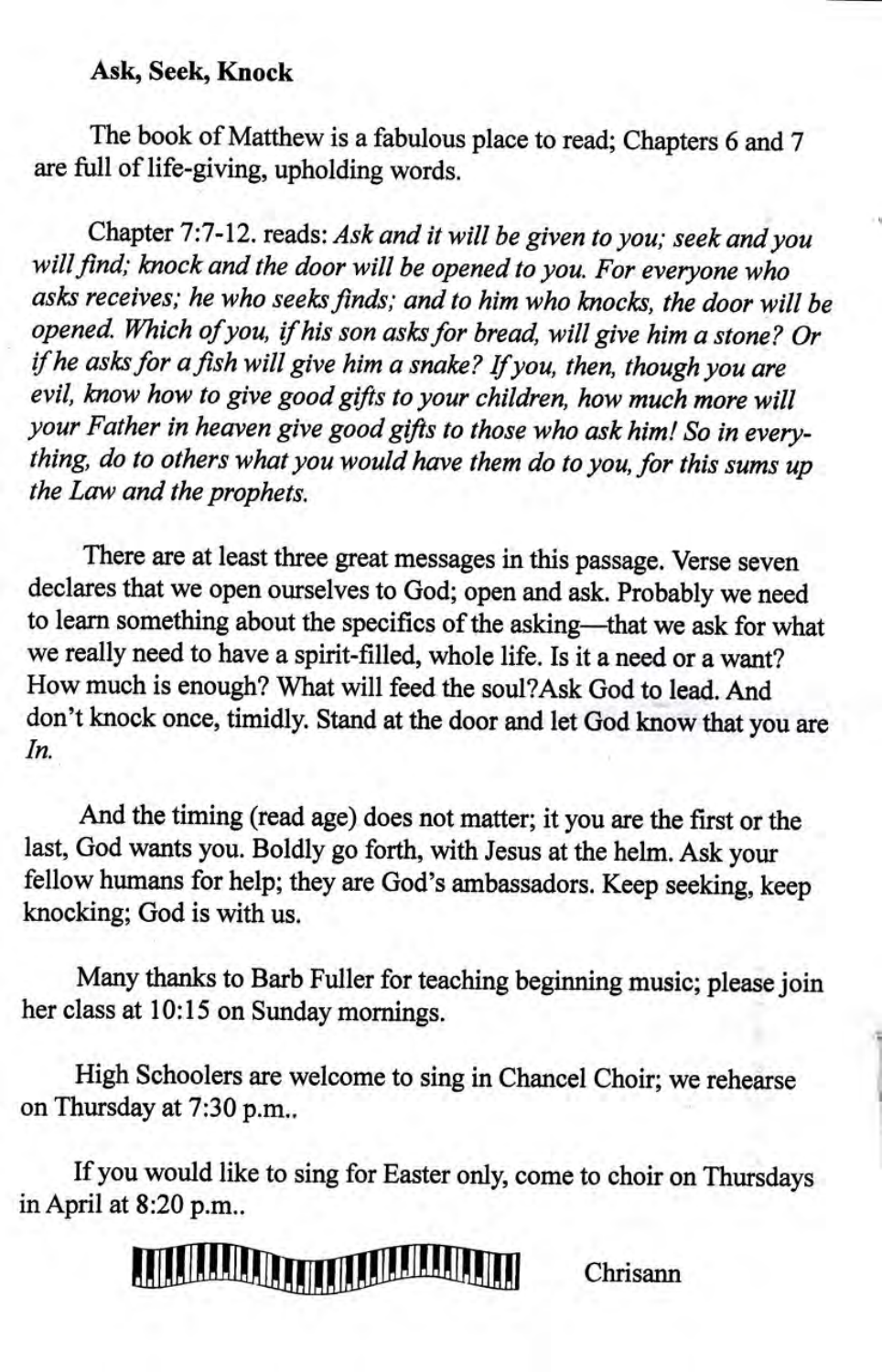#### The Joy of Giving

by Ron Chewing, Stewardship Advisors

There is a story of a woman who saw a poor barefoot child roaming the steet of a large city. she took the child by the hand to the closest shoe store, and bought the little girl socks and shoes. With "happy feet" the liftle girl ran gleefully from the store.

Disappointed that she had not even received a word of gratitude from the child, the woman paid for the sooks and shoes. As she walked out the shop door, the little girl came back to the store, eyes bright with excitement. "Are you God's wife?" she asked the woman. Smiling, the woman said, "No, but I am God's child." The little girl said, "I knew that you were some kin of His."



As God's people, nurtured by worship and sacrament, we are tansformed into His likeness. christ's character becomes our character, and we become more like Him. Because His goodness flows through us, we are able to offer shoes and socks to those who are in need. Our eyes are opened to opportunities that need our support and our hearts willingly share what we are able. we are stewards of God's love and generosity to the whole world. As Jesus said, "It is more blessed to give than to receive. " (Acts 20:35)

If you are not experiencing the joy of giving, ask God to change your heart so you can grow in your giving and become a cheerful giver. Through faith, you can take a leap of faith in your giving.